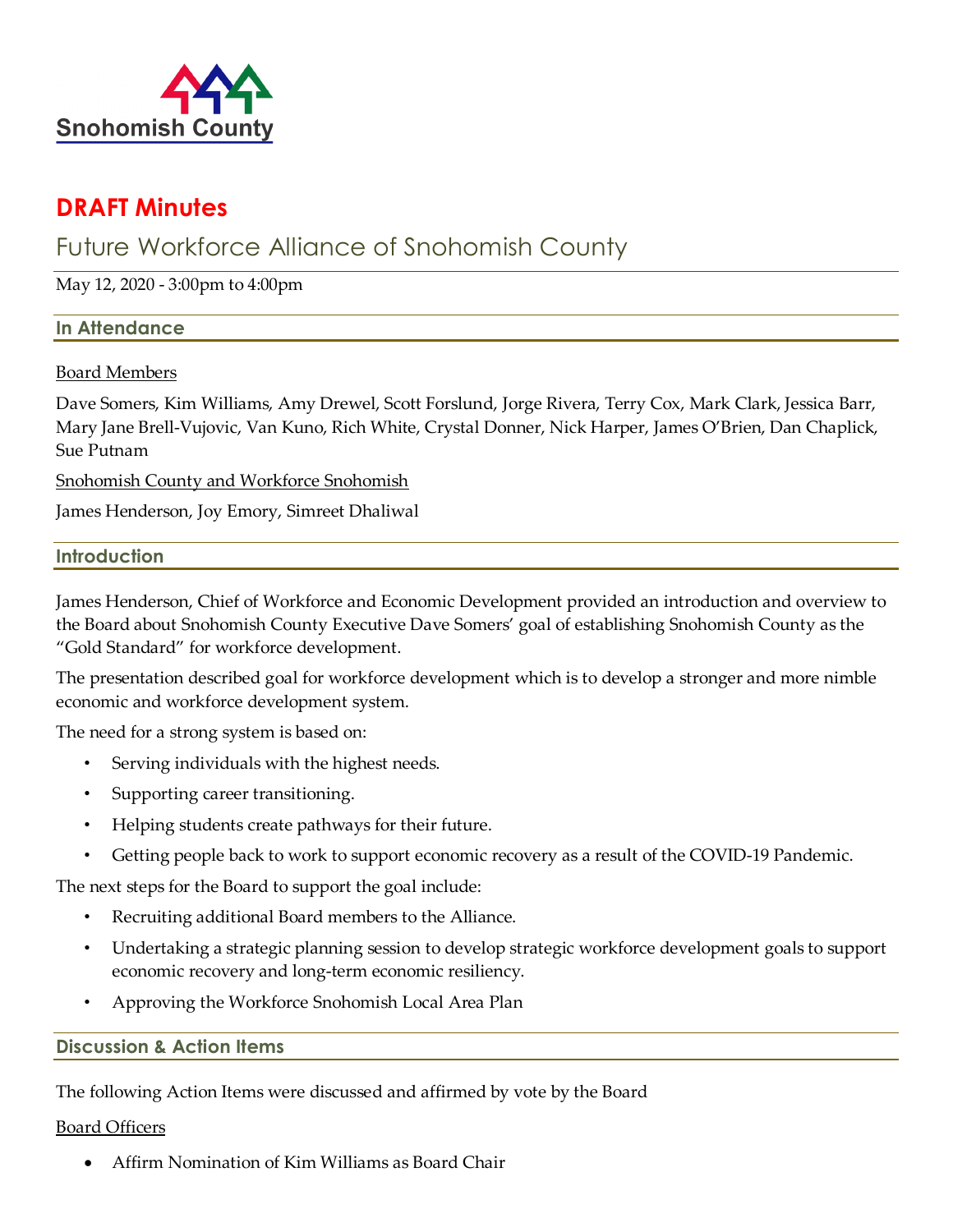- o Motion: Dave Somers; Second: Van Kuno
- o Approved
- Affirm Nomination of Amy Drewel as Board Vice Chair
	- o Motion: Dave Somers; Second: Sue Putnam
	- o Approved
- Nomination & Confirmation of Secretary/Treasurer
	- o Nomination of Rich White to serve as Secretary/Treasurer
	- o Motion: Jorge Rivera; Second: Scott Forslund
	- o Approved

#### Future Workforce Alliance Bylaws

- Approve the Board Bylaws
- Motion: Mark Clark; Second: Crystal Donner
- Approved

## **Information Items**

## Workforce Snohomish Update-Joy Emory, Interim CEO

- COVID-19 Resource Development Activities
	- o Disaster/Emergency Grant
	- o Statewide Employment Recovery
- Workforce Innovation Opportunity Act Funding for 2021
- WorkSource Virtual Services
- Local Workforce Plan (2020-20204)

## Board Policies Update

- Policy Development
- Policy Development Procedure
- WorkSource System Nondiscrimination and Equal Opportunity and Customer Complaint
- Conflict of Interest
- Political Activity
- Procurement and Selection of a One Stop Operator

## **Next Steps**

- Recruit additional Board members to the Alliance.
	- o Notify the Board about new members
	- o Press Release week of May 18
- Develop an annual meeting schedule.
- Identify dates for Strategic Planning session.
- Approve Local Area Plan. Deadline for approval is Fall of 2020.

## **Public Comments**

No comments were provided.

## **Next Meeting**